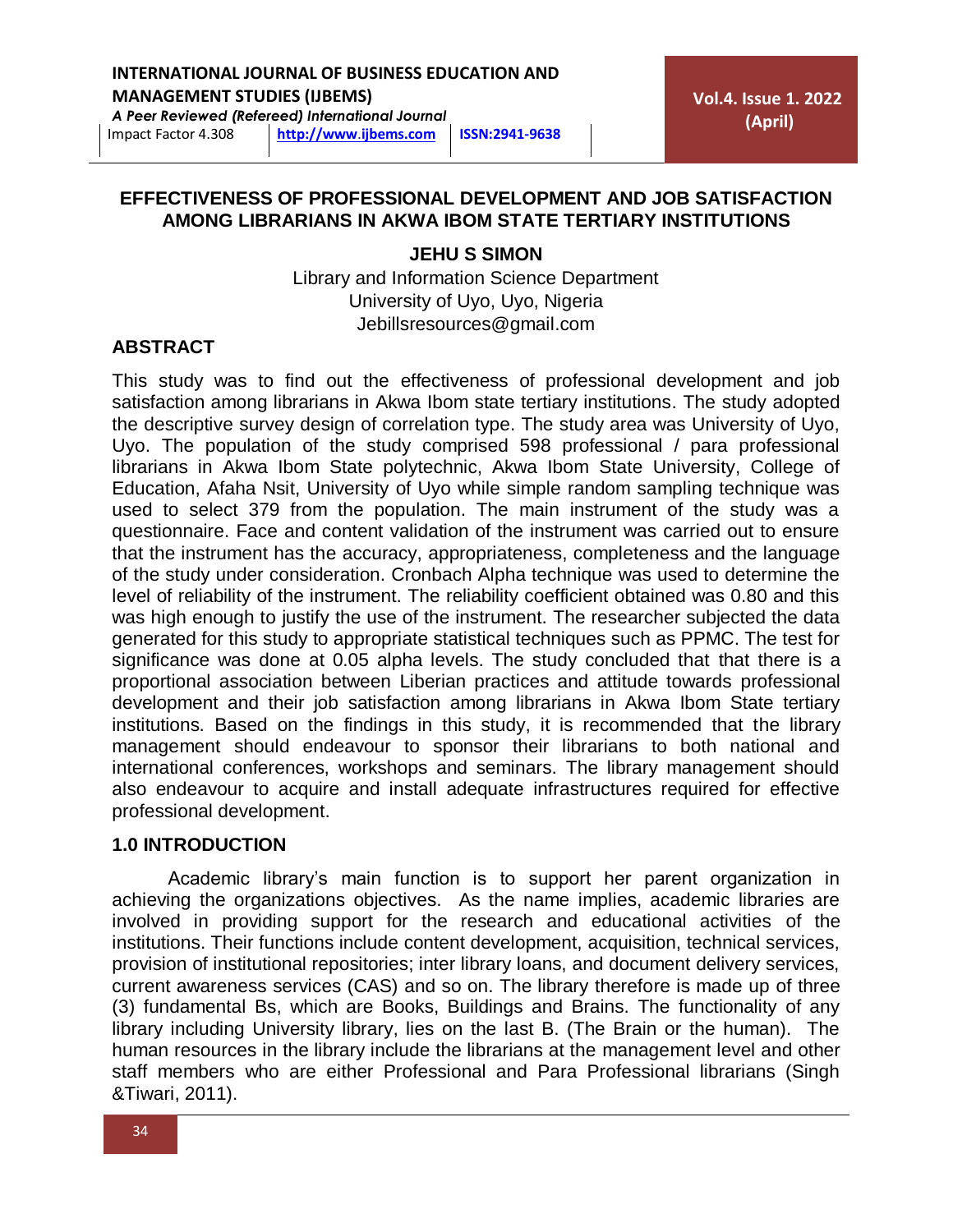*A Peer Reviewed (Refereed) International Journal*

**Vol.4. Issue 1. 2022 (April)**

Impact Factor 4.308 **[http://www](http://www.ijbems.com/)**.**ijbems.com ISSN:2941-9638**

Professional development refers to continuing education and career training after a person has entered the workforce in order to help them develop new skills, stay up-todate on current trends, and advance in their career. It is a process that aims to improve and increase the capabilities of staff through access to education and training opportunities in the workplace, through an outside organization or through watching others perform their job (Powell et al, 2010). This activity has gradually gained prominence in bridging the gap between academic work and professional knowledge and skill required to be successful employees. Professional development has been identified to be an effective motivational tool to attract and maintain high quality employees in the process of ensuring growth and development within any business environment. In short it is an effective tool for attracting and maintaining high quality staff. This factor equally provides an avenue for employees to develop and improve their skills and knowledge which helps in effective service delivery in their individual organization. Also for effective job satisfaction the librarians needs enough remuneration.

In the last decade, there has been huge technological1 advancement and changes in every aspect of human endeavours and the library is not an exception. This advancement has affected library operations and services, library staff, user's information needs and availability of information resources. These have posed a serious challenge to library management and information professionals in trying to look for effective and efficient way to satisfy their employees and even the user's need.

As observed by the researcher it has been noticed that, the dwindling economy in the country in the last decade, has brought about defect in the part of the management of both the library and the parent institution at large and this has in turn hinder the provision of librarians motivation in the University libraries. It therefore seems inadequate provision of motivation has posed a serious problem to librarians job satisfaction. This therefore raises curiosity, could librarian's job dissatisfaction be attributed to inadequate provision of motivational indicators such as professional development.

## **2.0 PROFESSIONAL DEVELOPMENT AND JOB SATISFACTION**

Professional development is needed because staff required continuous training on emerging issues in the library operations and services, objectives implementation. Professional development can provide opportunities for librarians to grow personally and professionally and increases their capacity for effectiveness. In addition, such experiences increase the opportunity to interact with colleagues to get afresh vision for carrying out their task, to learn or develop a new method of discharging their services to the clientele. Participation in professional development activities signals staff level of commitment to their organizational overall objectives. Professional development is a means for increasing professionalism among library staff.

The Conference Board (2018) explained the low ranking of professional development and suggest that organizations striving to attract and retain talent should try and provide necessary professional development to their staff. Additionally, with the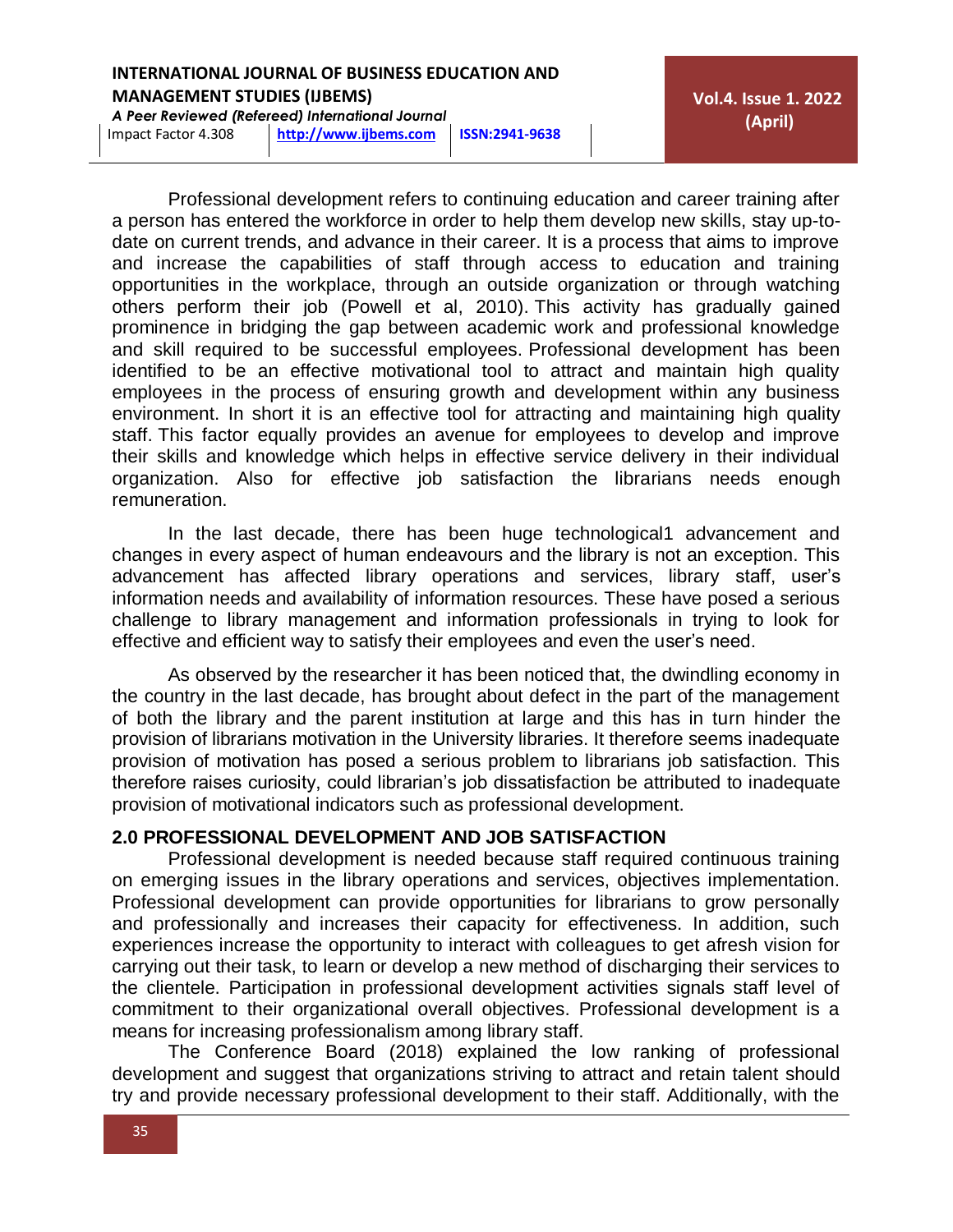*A Peer Reviewed (Refereed) International Journal*

numerous job opportunities available, organizations must intentionally focus on job satisfaction of employees for retention and productivity. This development is for the purpose of developing skills, modifying behavior and increasing competences. According to Malaolu and Ogbuabor (2013) employees training are very vital to job productivity and organization performance since formal educational system does not adequately provide specific job skills for a position in a particular organization. While few individuals may have the requisites skills, knowledge, abilities and competences needed to fit into a specific job function, some others may require extensive training to acquire the necessary skills to be able to fit into a specific job function and also make significant contribution to the organization's performance.

In the view of Jacobson (2012) professional development is define as a systematic acquisition and development of the knowledge, skills, and attitudes required by employees to adequately perform a task or job or to improve performance in job environment. This implies that for any organization to succeed in achieving the objective of its training program, the design and implementation must be planned and systematically tailored towards enhancing performance and productivity. The author further view job performance as consisting of planned programs designed to improve performance at the individual, group and or organizational levels. It is a kind of training that aim at giving trainee a particular or specialized knowledge, skill and attitude which he must possess to effectively perform in a given position while development is concerned with specific programmes designed to prepare and groom a worker with particular education and training for higher responsibilities.

For employees' success and job satisfaction professional development plays a significance role. Adio and Popoola (2010) found that professional development has significant influence on job satisfaction of librarians. The author suggested that, librarians in Nigerian universities should be trained in modern theory and practice of job satisfaction for them to be highly developed to their professionalism because lacked of training in their chosen profession will lead to job dissatisfaction and non-commitment to their profession. This statement is true because inadequate development in individual profession may often lead to inefficient job performance that can result in job satisfaction. In the other hand, the employers feel their employees lack skills while the employees become de-motivated and frustrated.

Training and development of employees is tremendously important in the library for effective management and maintenance of a skilled work force. Professional development is one way of improving organization's effectiveness. Hamid (2015) maintained that organizations that have policies which are more progressively peoples' oriented have excelled, leaving the competitors behind. The main reason is that when organizations invest in people's development, they obtain higher skill and greater competences that help improve morale and productivity (Devi & Shaik, 2012). Regardless of the size of the organization, professional development is very important and can have a measurable impact on performance. Also Alao (2010) asserted that in the development of organizations development of staff plays a crucial role and improves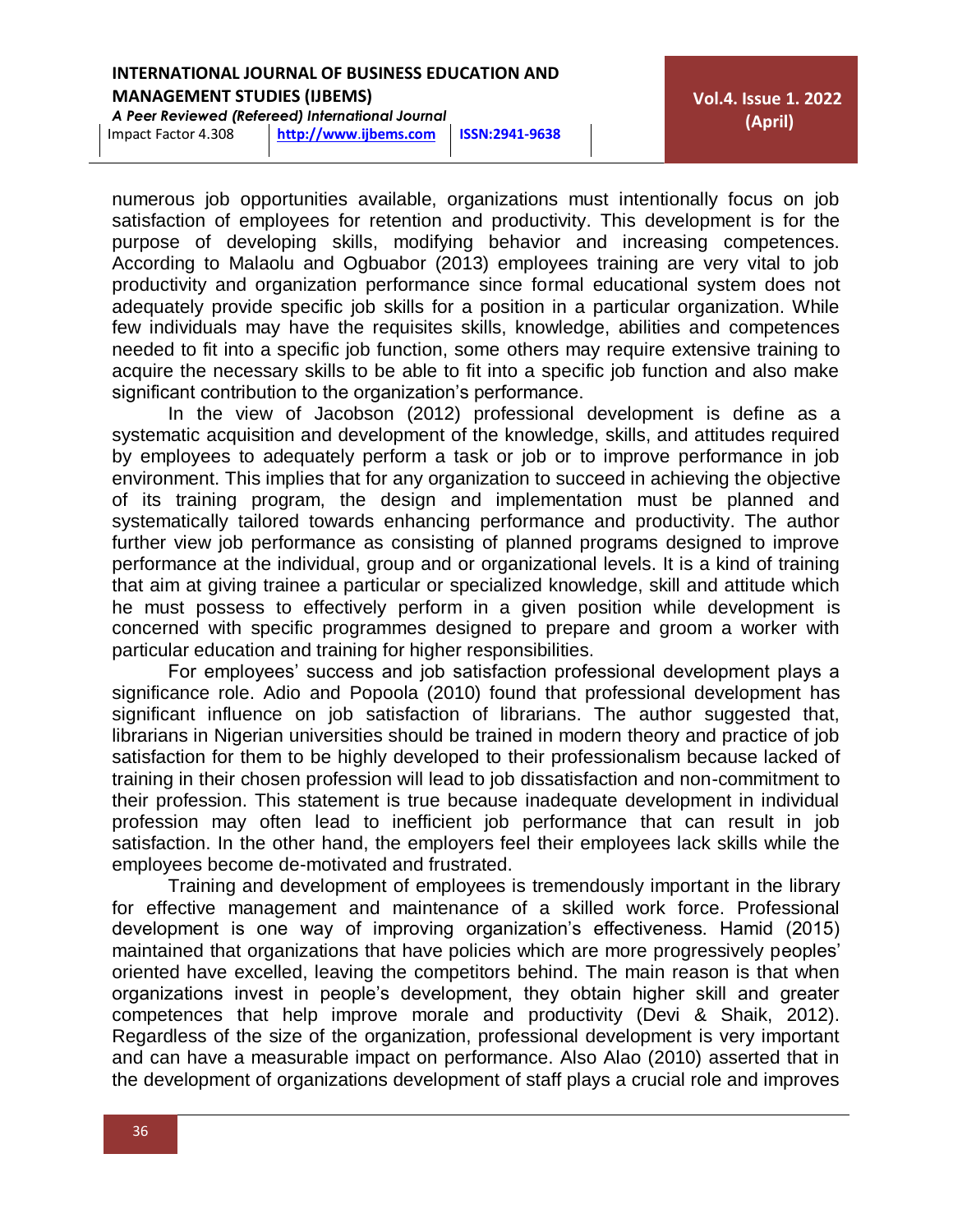*A Peer Reviewed (Refereed) International Journal*

Impact Factor 4.308 **[http://www](http://www.ijbems.com/)**.**ijbems.com ISSN:2941-9638**

performance, increase productivity and eventually put organization in the pole position to face competition and stay at the top.

The truth remains that professional development generate benefits for the employees as well as for the organization by positively influencing employees performance through the development of employees knowledge, skills, abilities, competencies and behavior (Sultana, et al, 2012). Development programmes could help employees to manage the implementation of new technologies, work practices and business strategies. Such developments can also serve as a benchmark for future recruitment and quality practices. Providing quality training and development benefits both the organization and its employees (Serbes& Albay, 2017). Professional Development is of benefit to the organization and employee whether through formal training or other professional development opportunities, research has shown that professional development remains necessary to enhance skills and knowledge (society of Human Resource Management (SHRM), 2016).

Both the organization and employees benefit from the enhancement of knowledge and skills through professional development (Serbes & Albay, 2017). According to the view of Bashir and Jehanzeb (2013) the authors emphasized that an ideal training and development program should include an amalgamation of knowledge, career development, and goal setting. By incorporating training and development programs and professional development opportunities, employees typically feel valued, supported, show more engagement, and exhibit increased productivity and job performance (Cascio, 2015). The most successful and productive employees are those who have received training and development programmes and they are seen often as the strongest stake in the future of the organization.

Professional development does not only arm the staff with the needed professional or technical skills but it also shows that the organization has invested in them and interested in bringing them into the future of the organization. This helps keep employees motivated and involved. Society of Human Resource Management (2016) described professional development as receiving learning opportunities through formal and informal training and obtaining certificates or degrees. Also, attending conferences or workshops, online educational programs, taking academic courses or mandatory skills training programs are professional development opportunities that assist in informal learning (Blimling 2014). Additionally, organizations should consistently seek feedback from employees to determine the professional development needs of employees to improve job satisfaction and mitigate intent to leave (Lee, 2018).

Hence, by allocating a budget for professional development, employees feel valued and supported by the organization. Organizations really attract personality from investing in professional development when employees gain more skills and knowledge and master their job responsibilities. This adds to job productivity and satisfaction. Society of Human Resource Management (2016) posited that 59% of participants reported satisfaction with their organization's contribution to professional development. Organizations that budget for professional development show pride in investing in employees. Additionally, Bashir and Jehanzeb (2013) asserted the necessity of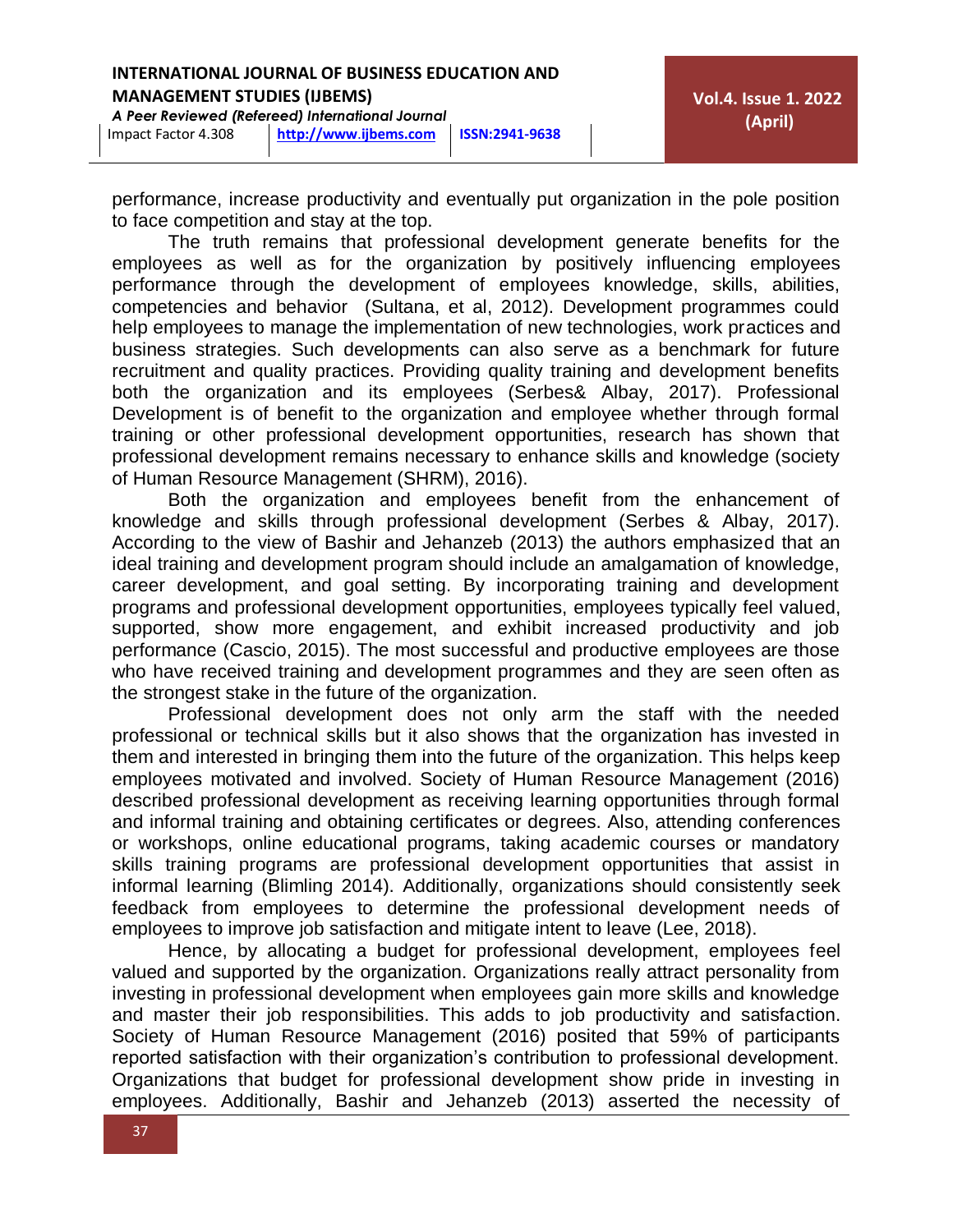*A Peer Reviewed (Refereed) International Journal*

**Vol.4. Issue 1. 2022 (April)**

Impact Factor 4.308 **[http://www](http://www.ijbems.com/)**.**ijbems.com ISSN:2941-9638**

organizations' investment in training and development in order to prepare employees to keep pace with the quickly changing business environment and remain competitive in the job market. With increased knowledge, employees become more competitive for promotions and advancement opportunities. Identifying training and development needs assists organizations in determining best practices for employees in the workplace.

## **3.0 METHODOLOGY**

The research area for this study was in selected tertiary institutions in Akwa Ibom State. Akwa Ibom State Polytechnic Ikot Osurua was established by Akwa Ibom State Government Edict No. 11 of 1991. The design of the study was ex-post facto. Ex-post facto is an enquiry design in which the researcher has no control over the independent variables because they have already occurred. Asika (2000) stated that ex-post facto design investigate consequence and searching back by analyzing to establish possible causal factors. The researcher compared the independent variable on the dependent variable. The difference in the dependent variable was attributed to the impact of independent variables.

The population of the study comprised 598 professional / para professional librarians in Akwa Ibom State polytechnic, Akwa Ibom State University, College of Education, Afaha Nsit, University of Uyo. The sample of this study consisted of three hundred and seventy nine (379) respondents were selected for the study. The simple randomly sampling technique was adopted in selecting the respondents the study area. The balloting system was used in selecting the sample. The questionnaire was used to obtain data on the independent and dependent variables presented in both sections A and B of the questionnaire. Section A measured demographic data of the respondents such as name of the organization, names of respondents, gender, age, educational qualification, profession and marital status, while Section B contained information on the independent and dependents variables.

In order to establish the validity of the instrument, three research experts were given the instrument for vetting. The items in which at least two experts agreed upon were regarded as suitable and used in the instrument. The items in the questionnaire were consequently properly worded to meet the respondents' level of understanding.

The questionnaire was administered on a sample of 30 respondents who were not part of the sample used for the main study. The internal consistency reliability of the instrument was determined by split-half method whose correlation coefficient was converted to that of the full length of the instrument using the Spearman Brown formula. The coefficient obtained was 0.80 and was deemed acceptable for the use of the instrument in the study. Data gotten from the field were presented on tables which were calculated to descriptive analysis based on the answers elected from the respondents.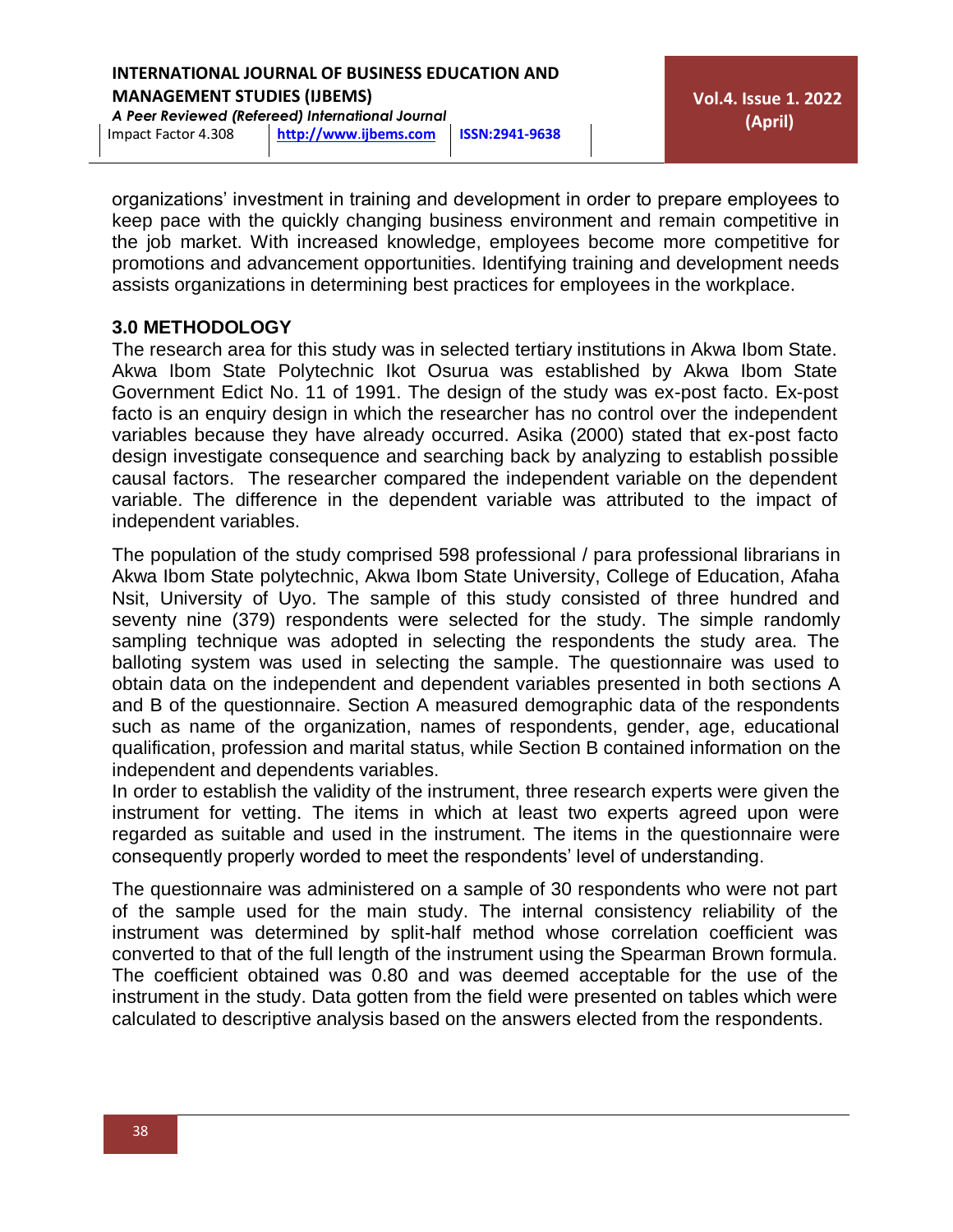*A Peer Reviewed (Refereed) International Journal* Impact Factor 4.308 **[http://www](http://www.ijbems.com/)**.**ijbems.com ISSN:2941-9638**

#### **4.0 RESULT**

#### **Hypotheses Testing**

#### **Hypothesis One**

There is no significant relationship between professional development practises and job satisfaction among librarians in Akwa Ibom State tertiary institution. Pearson Product Moment Correlation analysis was then used to analyze the data in order to determine the relationship between the two variables (see table 1)

## **TABLE 1**

**Pearson Product Moment Correlation Analysis of relationship between professional development practises and job satisfaction among librarians in Akwa Ibom State tertiary institutions**

| Variables                                |                            | professional<br>development<br>practises | Job<br>satisfaction |
|------------------------------------------|----------------------------|------------------------------------------|---------------------|
| professional<br>development<br>practises | <b>Pearson Correlation</b> |                                          | $.828**$            |
|                                          | Sig. (2-tailed)            |                                          | .000                |
|                                          | N                          | 379                                      | 379                 |
| Job satisfaction                         | <b>Pearson Correlation</b> | $.828**$                                 |                     |
|                                          | Sig. (2-tailed)            | .000                                     |                     |
|                                          |                            | 379                                      | 379                 |

**\*\*. Correlation is significant at the 0.01 level (2-tailed). df =377; N =379; critical r–value = 0.113**

**Source:** Author's computation (SPSS Version 20.0 IBM)

Table 1 presents the obtained r-value as (0.82). This value was tested for significance by comparing it with the critical r-value (0.113) at 0.025 levels with 377 degree of freedom. The obtained r-value (0.82) was greater than the critical r-value (0.113). Hence, the result was significant. The result therefore means that there is significant relationship between professional development practises and job satisfaction among librarians in Akwa Ibom State tertiary institutions.

#### **Hypothesis Two**

There is no significant relationship between Liberians attitude towards professional development and job satisfaction among librarians in Akwa Ibom State tertiary institutions. Pearson Product Moment Correlation analysis was then used to analyze the data in order to determine the relationship between the two variables (see table 2)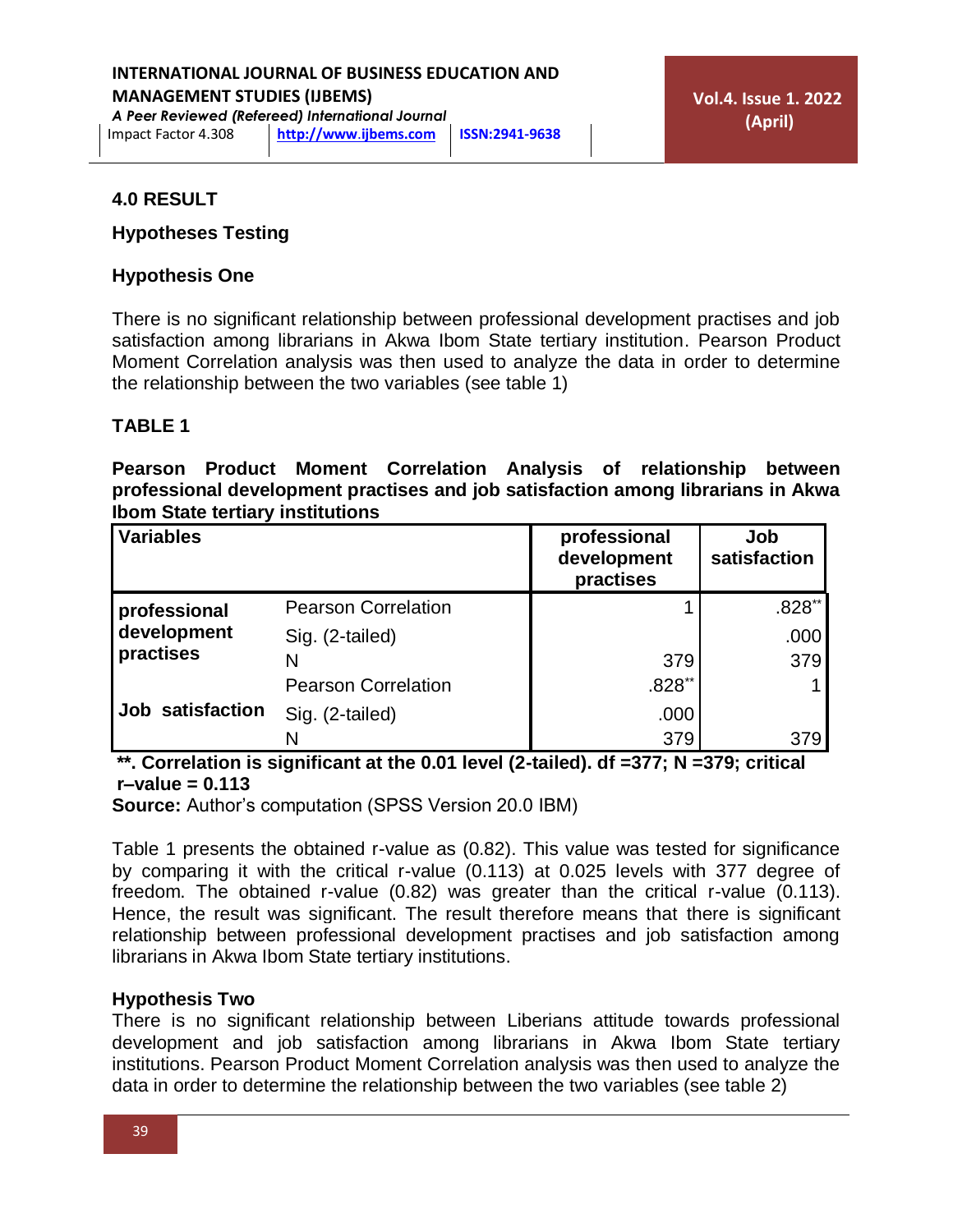*A Peer Reviewed (Refereed) International Journal*

# Impact Factor 4.308 **[http://www](http://www.ijbems.com/)**.**ijbems.com ISSN:2941-9638**

## **TABLE 2**

**Pearson Product Moment Correlation Analysis of the relationship between Liberians attitude towards professional development and job satisfaction among librarians in Akwa Ibom State tertiary institutions**

| <b>Variables</b>                                                      |                            | <b>Liberians attitude</b><br>towards<br>professional<br>development | job<br>satisfaction  |
|-----------------------------------------------------------------------|----------------------------|---------------------------------------------------------------------|----------------------|
| Liberians attitude<br><b>I</b> towards<br>professional<br>development | <b>Pearson Correlation</b> |                                                                     | $.879$ <sup>**</sup> |
|                                                                       | Sig. (2-tailed)            |                                                                     | .000                 |
|                                                                       | N                          | 379                                                                 | 379                  |
|                                                                       | <b>Pearson Correlation</b> | $.879**$                                                            |                      |
| job satisfaction                                                      | Sig. (2-tailed)            | .000                                                                |                      |
|                                                                       |                            | 379                                                                 | 379                  |

**\*\*. Correlation is significant at the 0.01 level (2-tailed). df =377; N =379; critical r– value = 0.113**

**Source:** Author's computation (SPSS Version 20.0 IBM)

Table 2 presents the obtained r-value as (0.87). This value was tested for significance by comparing it with the critical r-value (0.113) at 0.025 level with 377 degree of freedom. The obtained r-value (0.87) was greater than the critical r-value (0.113). Hence, the result was significant. The result therefore means that there is significant relationship between Liberians attitude towards professional development and job satisfaction among librarians in Akwa Ibom State tertiary institutions.

## **5.0 CONCLUSION**

Based on the study's data review, the researcher envisaged that there is a proportional association between Liberian practices and attitude towards professional development and their job satisfaction among librarians in Akwa Ibom State tertiary institutions.

## **6.0 RECOMMENDATIONS**

Based on the findings in this study and the discussions that followed, it is recommended that

The library management should endeavour to sponsor their librarians to both national and international conferences, workshops and seminars.

The library management should also endeavour to acquire and install adequate infrastructures required for effective professional development.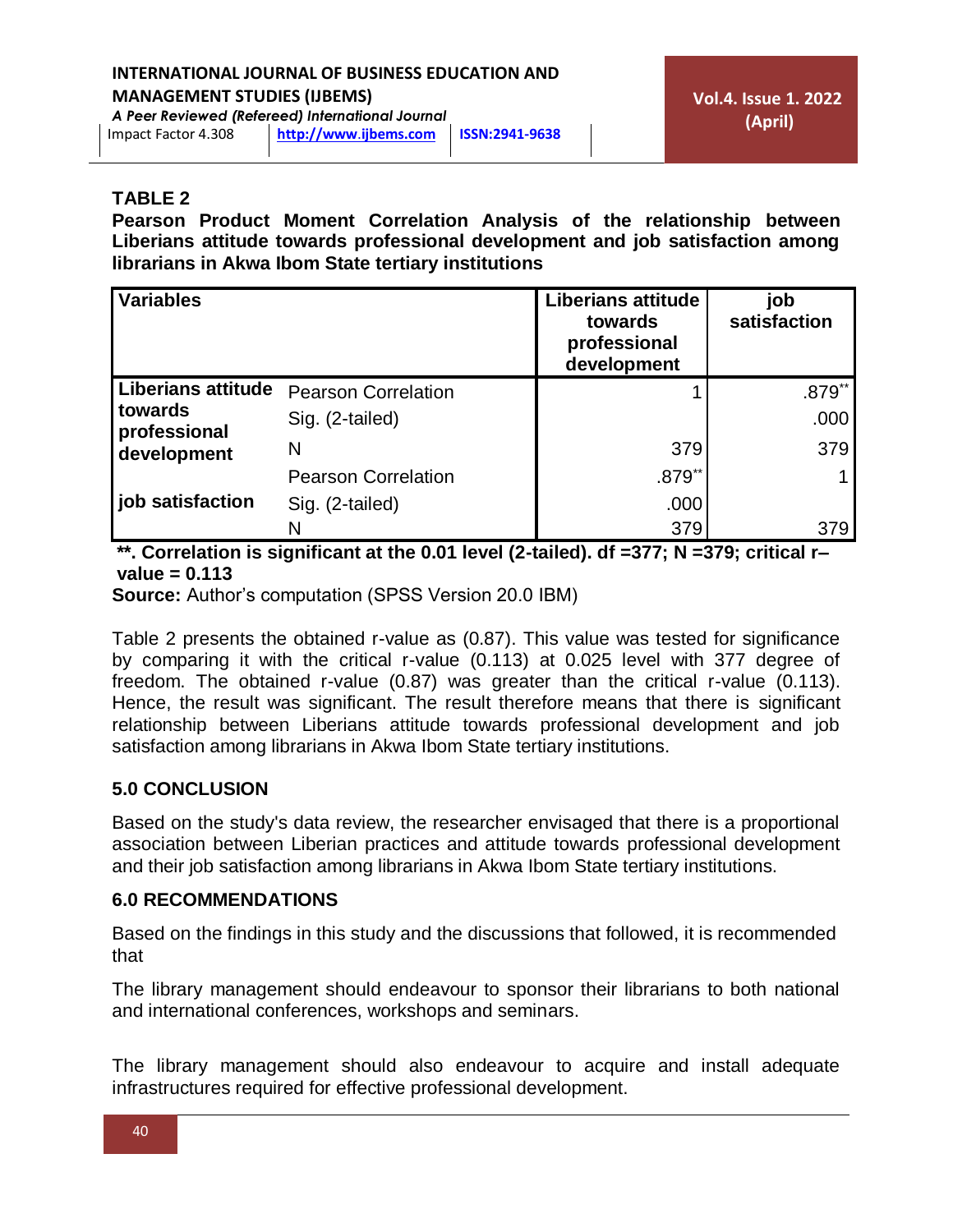*A Peer Reviewed (Refereed) International Journal*

Impact Factor 4.308 **[http://www](http://www.ijbems.com/)**.**ijbems.com ISSN:2941-9638**

- Liberians with NCE should strive to improve their knowledge in library information management by acquiring additional qualification through in-service training or part-time or sandwich degree programme in the Universities around their place of working. **References**
- Adio, G. & Popoola, S. O. (2010). Job satisfaction and career commitment of librarians in federal university libraries in Nigeria. *Library Review.* 59 (3), 175-184. <https://doi.org/10.1108/00242531011031160>
- Alao, B. S. (2010). *The impact of training and development on employeews performance: a case study of Nigerian bottling company*, B.Sc research project, Faculty of Business and Social Sciences, University of Ilorin.
- Bashir, N., & Jehanzeb, K. (2013). Training and development program and its benefits to employee and organization: A conceptual study. *European Journal of Business and Management,* 5(2), 243-252.
- Blimling, G. S. (2014). *Student learning in college residence halls: What works, what doesn't and why.* Hoboken: John Wiley & Sons.
- Cascio, W. F. (2003). *Managing human resources: productivity, quality of work, life, profits.* 6 6<sup>th</sup>. ed. New York: McGraw Hill higher education.
- Devi,I & Shaik, Y. (2012) *Impact of career development on employees satisfaction in private banking sector Karachi.*

https://www.researchgate.net/publication/330934644 Impact of Career [Developme](https://www.researchgate.net/publication/330934644_Impact_of_Career_Developme%09nt_o%09n_Employee_Satisfaction_in_Private_Banking_Sector_Karachi) nt\_o

n Employee Satisfaction in Private Banking Sector Karachi

- Hamid, N. A. & Hassan, N. (2015). The relationship between workplace environment and job performance in selected government offices in Shah Alam Selangor*. International review of management business research.* 4 (3).
- Jacobson, L.; LaLonde, R.; Sullivan, D. (2012). "*Is retraining displaced workers a good investment?", in Economic Perspectives.* Chicago: Federal Bank of Chicago. 47–66.
- Lee, C. H., & Bruvold, N. (2003). Creating value for employees: Investment in employee development.*International Journal of Human Resource Management, 14*, 981-1000.
- Malaolu, V. A. & Ogbuabor J. E. (2013). Training and Manpower Development, Employee Productivity and Organizational Performance in Nigeria: an Empirical Investigation *International Journal of Advances in Management and Economics*. 2 (5), 163-177